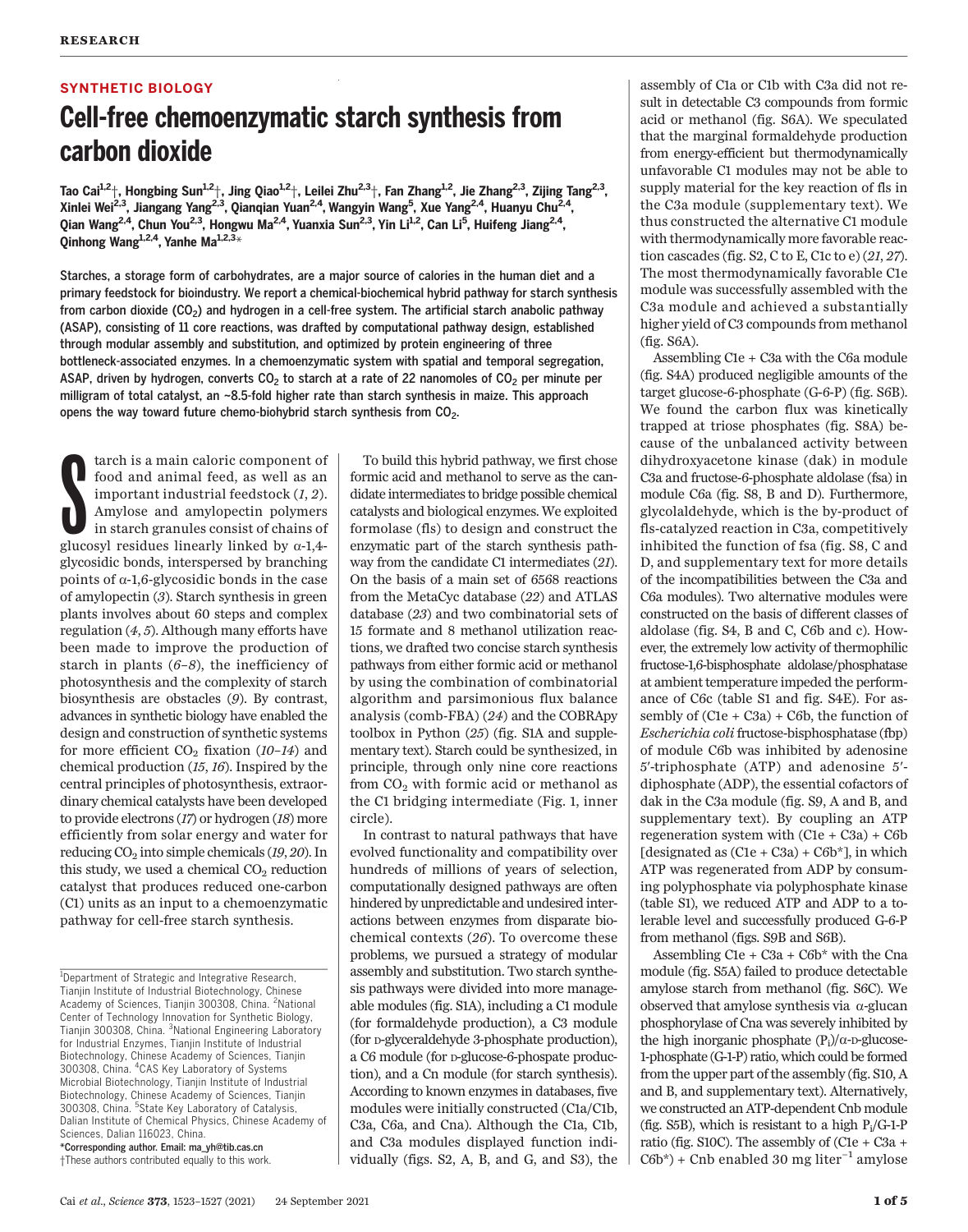starch production from 20 mM methanol (Table 1 and fig. S6C).

With the assistance of computational pathway design and through assembling and substituting 11 modules constructed from a pool of 62 enzymes from 31 organisms (table S1), we established the artificial starch anabolic pathway (ASAP) 1.0 with 10 enzymatic reactions starting with methanol (Fig. 1, outer circle). The main intermediates and target product of ASAP 1.0 were detected by an isotopic 13C-

labeling experiment (fig. S11, A and C), validating its full function for starch synthesis from methanol.

After establishing ASAP 1.0, we sought to optimize this pathway by resolving potential bottlenecks. First, because of its low kinetic activity, the enzyme fls accounted for ~86% of the total protein dosage in ASAP 1.0 to sustain the metabolic flux and maintain toxic formaldehyde at a very low level (28, 29). Directed evolution increased the fls catalytic activity,

yielding the variant fls-M3 (fls $\rm ^{128L/T90L/N283H})$ which showed an activity improvement of 4.7-fold toward 5 mM formaldehyde and a preference of dihydroxyacetone (DHA) as the main product (fig. S12 and supplementary text).

Even though they were maintained at a low level of 1 mM with the assistance of the regeneration system, ATP and ADP may still partially inhibit the function of  $E$ , coli fbp (Fig. 2, B and C), which is reported to be allosterically inhibited by adenosine 5′-monophosphate



Table 1. Comparison of ASAP iterations with other natural and synthetic pathways. The average growth period of maize was assumed as 120 days. These numbers may vary depending on species, geographic location, and cultivation practices. The average molar weight of carbon unit in starch of maize was assumed as 27 g mol<sup>-1</sup>. We note that starch synthesis in maize is considerably more complex than in our in vitro chemoenzymatic ASAP. For ASAP iterations, values are means, and error bars indicate SD ( $n = 3$  replicates). NADPH, reduced form of nicotinamide adenine dinucleotide.

| Pathway               | ıstrate         | <b>Lnergy</b><br><b>Input</b> | larget<br>product      | Titer<br>liter | Time<br>(hours) | Productivity<br>(mg | štarch synthesis<br>(nmol C min<br>rate* |
|-----------------------|-----------------|-------------------------------|------------------------|----------------|-----------------|---------------------|------------------------------------------|
| ASAP 1.0              |                 |                               | Amylose                | + በዩ           |                 | $30 + 01$           | $0.15 \pm 0.01$                          |
| $ASAP$ 2 0            |                 |                               | Amylose                | $+ h$          |                 |                     | $20 + 01$                                |
| ASAP30                |                 |                               | Amylose                | $1640 \pm 86$  |                 | $410 + 22$          |                                          |
| 1 S 4 S 4             |                 |                               | lopectin<br><b>Amy</b> | $+6$           |                 |                     | $+$ 01 $\overline{ }$                    |
| TCH 54                |                 | <b>NADPH</b>                  | xvlate                 |                |                 |                     |                                          |
| Calvin cycle<br>maize | $CO2$ and $H2O$ | Solar                         | Starch                 |                | 120 days        |                     |                                          |

\*Starch synthesis rate was calculated for the indicated substrates and shown as a nanomole of carbon converted to product per minute per milligram of total proteins. †The rate was calculated by using total amount of both c ‡The end product of CETCH is glyoxylate. Rate of CETCH was recalculated with 3.1 mg ml<sup>−1</sup> of total proteins (13). §Calculation mainly based on reported data that starch is 26.1% of total biomass and total proteins, excluding storage protein in grain, are 2.17% of total biomass (40).

 $\binom{n \times n}{k}$ 

## Fig. 1. Design and modular assembly of an

artificial starch anabolic pathway. Inner circle: schematic of the artificial starch pathway drafted by computational pathway design with divided modules. C1 here indicates formic acid and methanol. Outer circle: schematic of artificial starch anabolic pathway (ASAP) 1.0, with individual modules colored. Auxiliary enzymes and chemicals are indicated. ADPG, ADP glucose; aox, alcohol oxidase; FADH, formaldehyde; F-1,6-BP, D-fructose-1,6 bisphosphate; F-6-P, D-fructose-6-phosphate; GAP, D-glyceraldehyde 3-phosphate; pgi, phosphoglucose isomerase; polyP, polyphosphate; pgm, phosphoglucomutase; ppa, pyrophosphatase; ppk, polyphosphate kinase; ss, starch synthase; tpi, triosephosphate isomerase.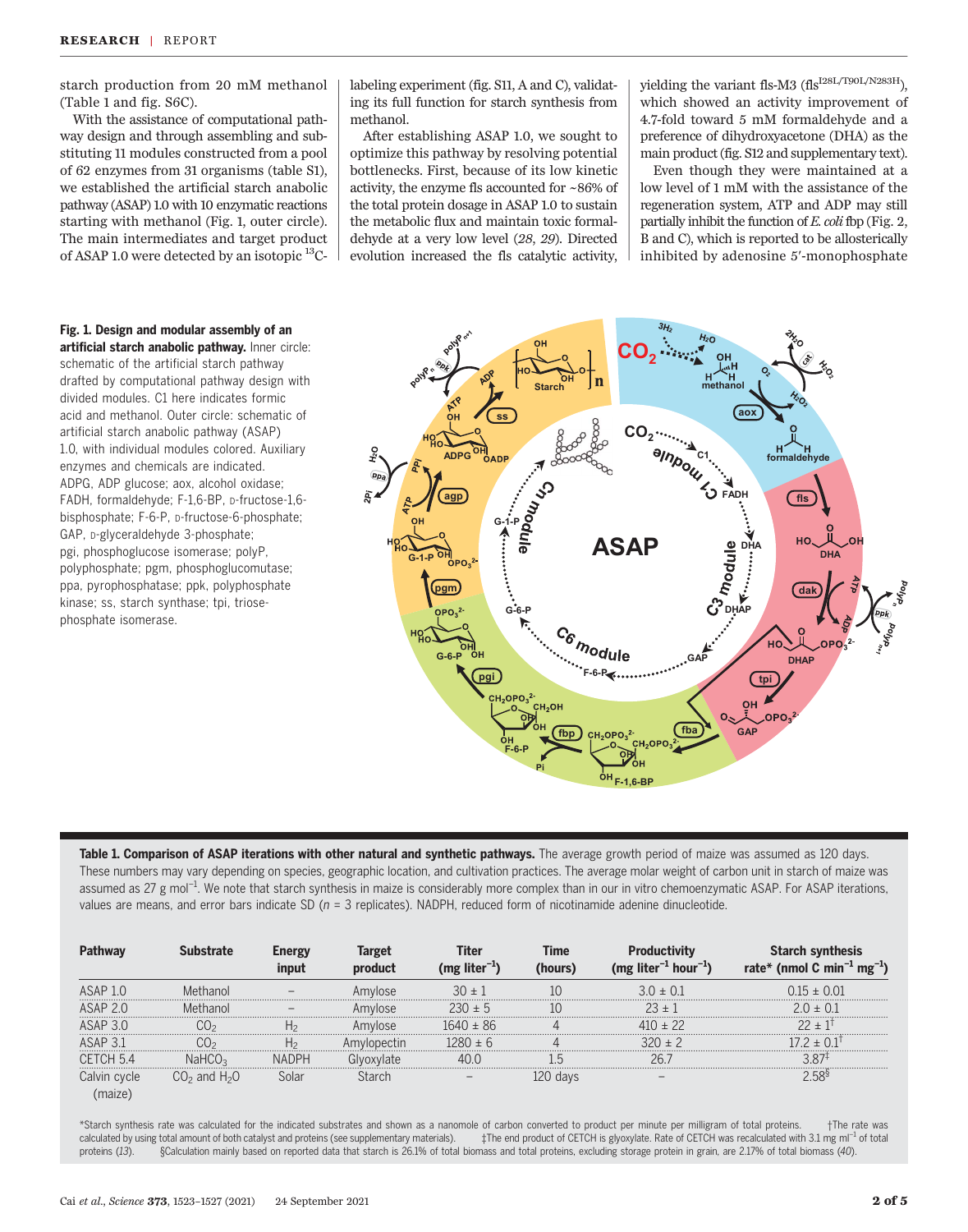(AMP) (30). We found that the variant fbp- $A^R$  $(fbp^{K104Q/R132I})$ , which contains two mutations in the AMP allosteric site (31), alleviated ADP inhibition (Fig. 2, B and C) and substantially improved G-6-P production from DHA (Fig. 2D). Analysis of the inhibition pattern of the three kinds of nucleotide on fbp and fbp- $A<sup>R</sup>$  indicated that ATP or ADP was the determinant for inhibition in the system (table S5 and supplementary text). By integrating fbp- $A^R$  with a reported variant resistant to G-6-P (31), a combined variant fbp-AGR (fbpK104Q/R132I/Y210F/K218Q) enabled a further improvement (Fig. 2D and supplementary text).

ATP competition between dak and ADPglucose pyrophosphorylase (agp) was considered, as an increase in substrate DHA and its kinase dak resulted in an aberrantly lower starch production during the first 4 hours (Fig. 2A and fig. S10D). We confirmed that the coexistence of DHA and dak severely inhibited

starch synthesis via Cnb (Fig. 2E) and output DHA phosphate (DHAP) as the dominant product over starch (Fig. 2F, first column), which validates that dak competitively consumed most of the ATP. Instead of reducing the dosage of dak, we tried to enhance the capacity of agp. Three high-activity agp variants were created in accordance with reported amino acid substitutions (32, 33), and these variants displayed enhanced competition against dak (Fig. 2F). The best variant, agp-M3, successfully increased starch synthesis from DHA by approximately sixfold (Fig. 2G).

Using these three engineered enzymes  $(fls-M3, fbp-AG<sup>R</sup>, and agp-M3), we constructed$ ASAP 2.0, which produced ~230 mg liter<sup>-1</sup> amylose starch in 10 hours from 20 mM methanol (Table 1). Compared with that of ASAP 1.0, the starch productivity of ASAP 2.0 was improved 7.6-fold. On the basis of 13C-labeling liquid chromatography–mass spectrometry (LC-MS)

analysis, ASAP 2.0 accumulated a lower concentration of intermediates than ASAP 1.0 (fig. S11, A and B), which indicates the effectiveness of our optimization strategies.

With the above success in ASAP 2.0, we proceeded to synthesize starch from  $CO<sub>2</sub>$  and hydrogen by coupling the enzymatic processes with  $CO<sub>2</sub>$  reduction by means of a previously developed inorganic catalyst,  $ZnO-ZrO<sub>2</sub>$  (34). Because of the unfavorable conditions of  $CO<sub>2</sub>$ hydrogenation, we developed a chemoenzymatic cascade system in ASAP 3.0 with a chemical reaction unit and an enzymatic reaction unit. To satisfy the demand of fls for a high concentration of formaldehyde and to avoid its toxicity to other enzymes (fig. S13), we further operated the enzymatic unit with two steps (Fig. 3A). In the chemical reaction unit,  $CO<sub>2</sub>$ was chemically hydrogenated to methanol at a rate of ~0.25 g hour<sup>-1</sup> g<sup>-1</sup> catalyst, and the produced methanol was constantly condensed



Fig. 2. Resolving main bottlenecks in ASAP. (A) Partial ASAP pathway from DHA to starch with bottlenecks indicated and key intermediates and product colored. (**B** and **C**) Inhibitory effect of ATP and ADP on fbp and fbp-A<sup>R</sup>. (D) G-6-P production from 25 mM DHA via pathway with different fbp variants. (E) Inhibition by components from C3a model on the Cnb model. DHA, DHAP, and dak were present at concentrations of 25 mM, 10 mM, and

0.2 mg ml<sup>-1</sup>, respectively. (F) Proportion of DHAP and starch (in glucose) produced from 25 mM DHA and 10 mM G-6-P in a competitive system, which includes dak and the Cnb module, with different agp variants. (G) Starch (in glucose) production from 25 mM DHA via partial ASAP as depicted in Fig. 2A. For (B) to (G), values are means, and error bars indicate SD  $(n = 3$  replicates).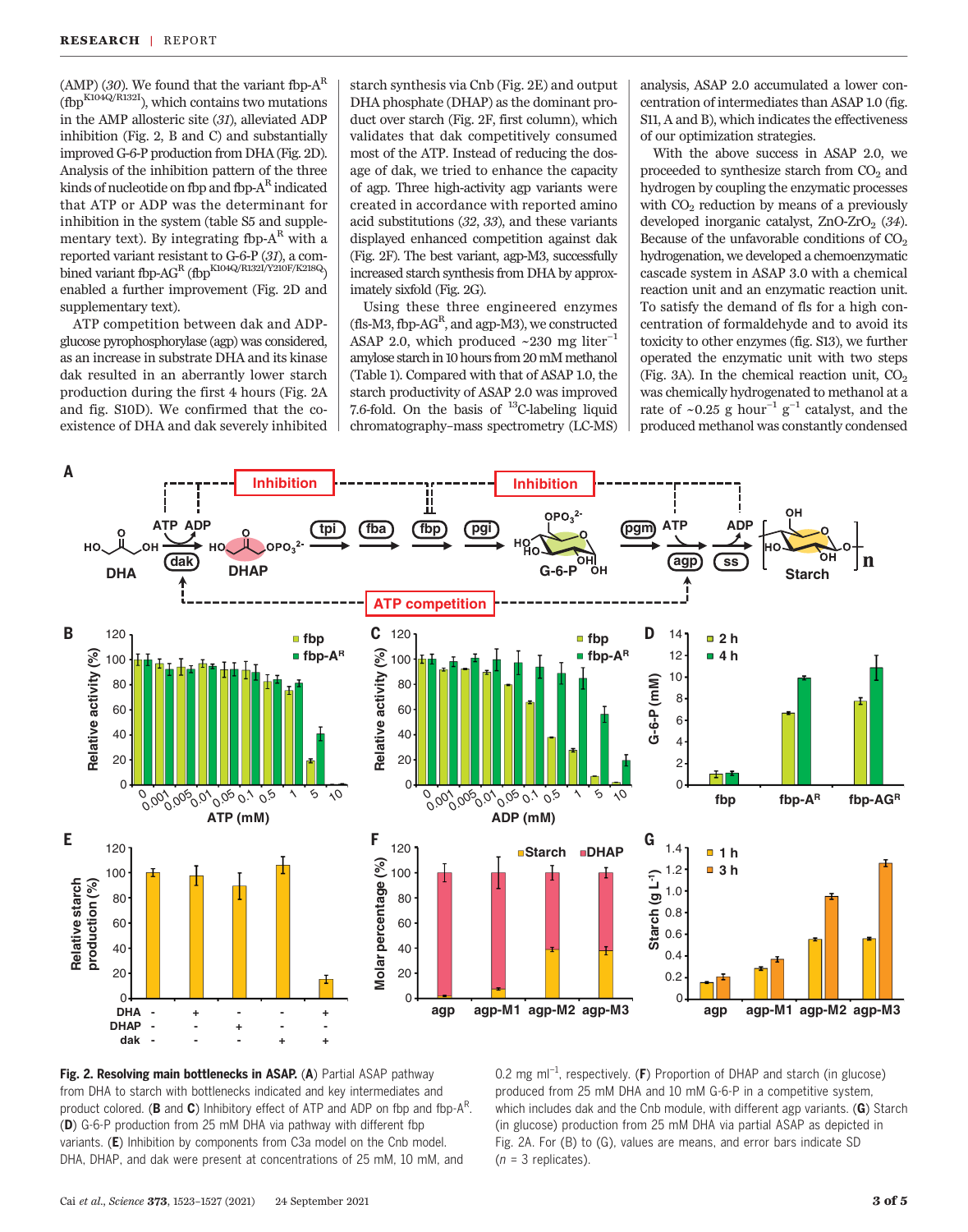and fed into the enzymatic unit to a final concentration of ~100 mM during the first hour. In the enzymatic unit, the methanol was first converted to ~22.5 mM C3 intermediate DHA for another 1 hour by supplementing two core enzymes and auxiliary catalase (cat) and then transformed to ~1.6 g liter<sup>-1</sup> amylose starch in the subsequent 2 hours by supplementing the remaining eight core enzymes and auxiliary components (Fig. 3A). The synthetic amylose exhibited the same deep blue color and absorption maximum as standard amylose in the presence of iodine solution (Fig. 3B).

Natural starch contains ~20 to 30% amylose and 70 to 80% amylopectin (3). To synthesize amylopectin from  $CO<sub>2</sub>$ , we introduced a starch branching enzyme (sbe) from Vibrio vulnificus  $(35)$  in ASAP 3.1. This setup produced ~1.3 g liter<sup> $-1$ </sup> amylopectin within 4 hours (Fig. 3A). The synthetic amylopectin had a reddish-brown

color and a comparable absorption maximum as standard amylopectin after iodine treatment (Fig. 3B). Both the synthetic amylose and amylopectin exhibited the same one to six proton nuclear magnetic resonance signals as their standard counterparts (Fig. 3, C and D).

By using spatial and temporal segregation of steps, ASAP 3.0 achieved a high starch productivity of ~410 mg liter<sup>-1</sup> hour<sup>-1</sup> from  $CO<sub>2</sub>$ . The starch synthesis rate of this chemoenzymatic pathway reached 22 nmol min−<sup>1</sup> mg−<sup>1</sup> of total catalyst and proteins, which is an 8.5-fold higher rate than that of starch synthesis via the Calvin cycle in maize (Table 1). This rate is also 5.7-fold higher than that of the synthetic crotonyl–coenzyme A (CoA)/ethylmalonyl-CoA/ hydroxybutyryl-CoA (CETCH) cycle which has been recently extended into a platform to access different compounds directly from  $CO<sub>2</sub>$ (12,13, 36). The theoretical hydrogen-to-methanol

energy efficiency  $(\eta_{HME})$  and methanol-to-starch energy efficiency  $(\eta_{MSE})$  of ASAP is 85 and 61%, respectively, although these values do not consider energy consumption for processes such as enzyme production and maintenance of high temperature and pressure in the chemical step (supplementary text), which will compromise the energy efficiency of ASAP in practice. With an attainable solar-to-electricity efficiency  $(\eta_{\text{SEE}})$ of 20% (17) and electricity-to-hydrogen efficiency  $(n_{\text{EHE}})$  of 85% (18) in ideal photovoltaic and water-electrolysis devices, the theoretical maximal solar-to-starch efficiency ( $\eta_{\rm SSE}$  =  $\eta_{\rm SEE}$  ×  $\eta_{\text{EHE}} \times \eta_{\text{HME}} \times \eta_{\text{MSE}}$  via ASAP will be 9%. With the estimated practical  $\eta_{HME}$ ' of 68% considering the energy for temperature and pressure in the chemical step (37), the theoretical  $\eta_{\text{SSE}}$  is adjusted to 7%, which is comparable to the theoretical photosynthetic efficiency of solar energy to biomass for C3 (4.6%) and



Fig. 3. Starch synthesis via ASAP from CO<sub>2</sub>. (A) (Bottom) Time course of chemoenzymatic cascade reactions for starch synthesis from  $CO<sub>2</sub>$ . sbe, starch branching enzyme. (Top) Alteration of key intermediates and starch (yellow curve indicating amylose and orange curve indicating amylopectin) during the time course. The production of amylose and amylopectin are also visualized in the vials by iodine dyeing at given time points. The reaction solution was diluted sixfold before

iodine treatment. Values are means, and error bars indicate SD ( $n = 3$  replicates). (B) Absorption spectra analysis of synthetic amylose and amylopectin after iodine treatment. The wavelength of maximum absorption  $(\lambda_{\text{max}})$  of standard (STD) and synthetic (SYN) amylose is 577 nm and  $\lambda_{\text{max}}$  of standard and synthetic amylopectin is 529 and 543 nm, respectively. (C and D)  $^{1}$ H nuclear magnetic resonance (NMR) spectrum of standard (STD) and synthetic (SYN) amylose and amylopectin.